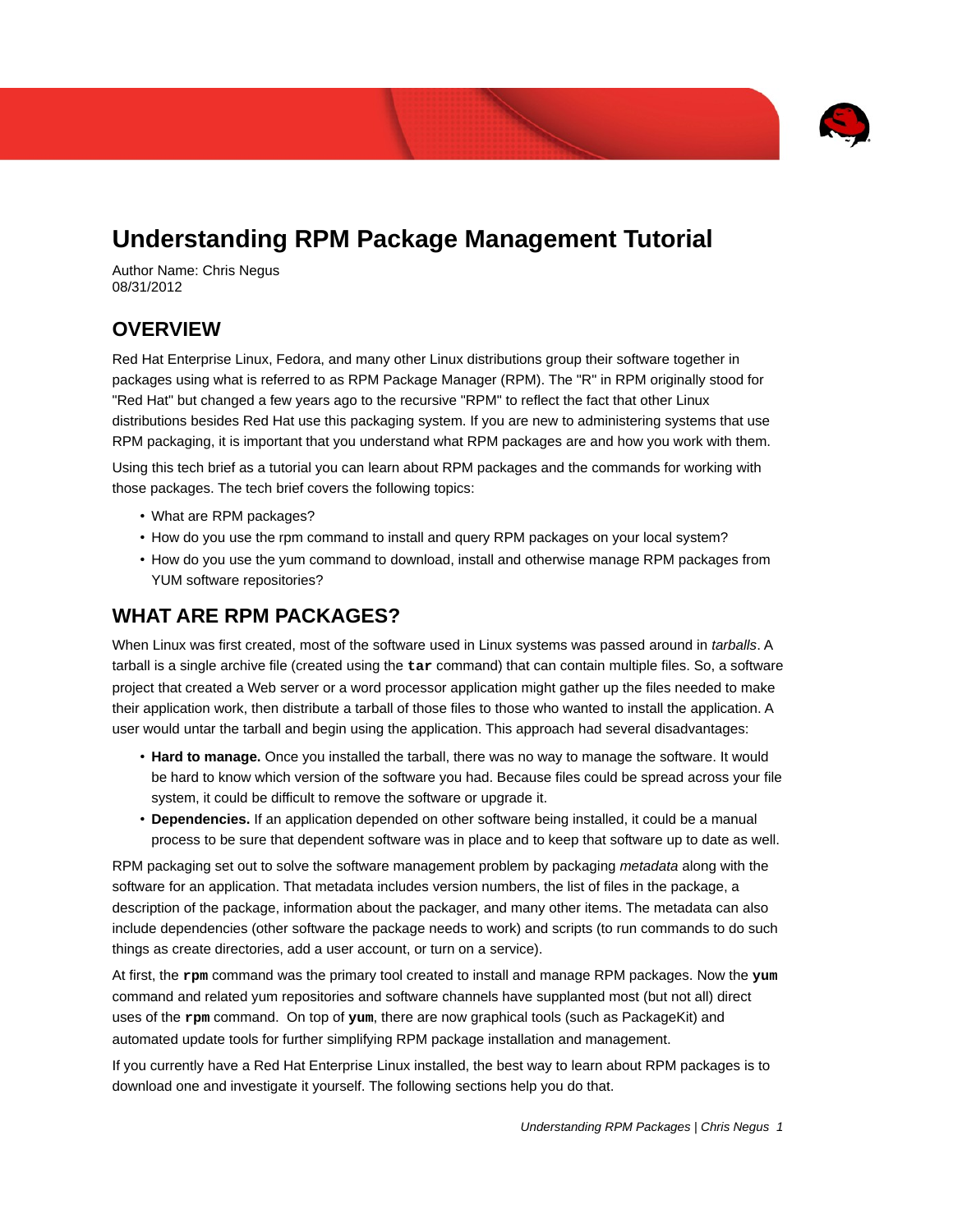

## **INVESTIGATING RPM PACKAGES**

You can learn something about RPM packages by simply getting an RPM package and investigating it. Assuming you have a Red Hat Enterprise Linux system to work from, here are two ways you can get an RPM package to begin following along:

- **Download a package**: If you have a Red Hat Enterprise Linux system available that is registered with Red Hat Network, you can use the **yumdownloader** command to get a package. For example, type the following as root from a shell.
- # **yumdownloader amanda-2\***
	- **Get a RHEL installation DVD**: If you have a Red Hat Enterprise Linux installation DVD, insert it and wait for it to automatically mount. Then open a shell and change to the Packages directory on the DVD (for example, **cd /media/RHEL\*/Packages**).

For RHEL 6.3, the package name is **amanda-2.6.1p2-7.el6.x86\_64.rpm** (the package you get may be different, as later versions are released or if you have a different type of computer). Just from the name, you can tell a lot about the package. Figure 1 illustrates the different parts of the amanda RPM package:





The basename of the package just shown is amanda. After that, the version number (2.6.1p2) is the version assigned by the Amanda project (http://amanda.org), which tells us that the version number is 2.6.1, patch level 2. The release information (7.el6) is added by the packager (in this case, Red Hat). The release shows that this version of the package has been released 7 times (probably for bug fixes) and is associated with Red Hat Enterprise Linux 6 (el6). This particular package was built for 64-bit PC-type architecture (x86 64).

### **USING THE RPM COMMAND**

With the package in your current directory, you can investigate it in various ways before you install it. Although the **yum** command is generally preferred for installing and removing packages (more on that later), the **rpm** command is still the best choice for:

- Querying a package (if the package is on your local file system or after the package is installed)
- Validating a package (checking a package has not been tampered with, before or after installation).

To query package, use the **-q** option to the **rpm** command, along with an indication of what you want to query. To query a package before it is installed, add the **-p** option along with the package name as an argument.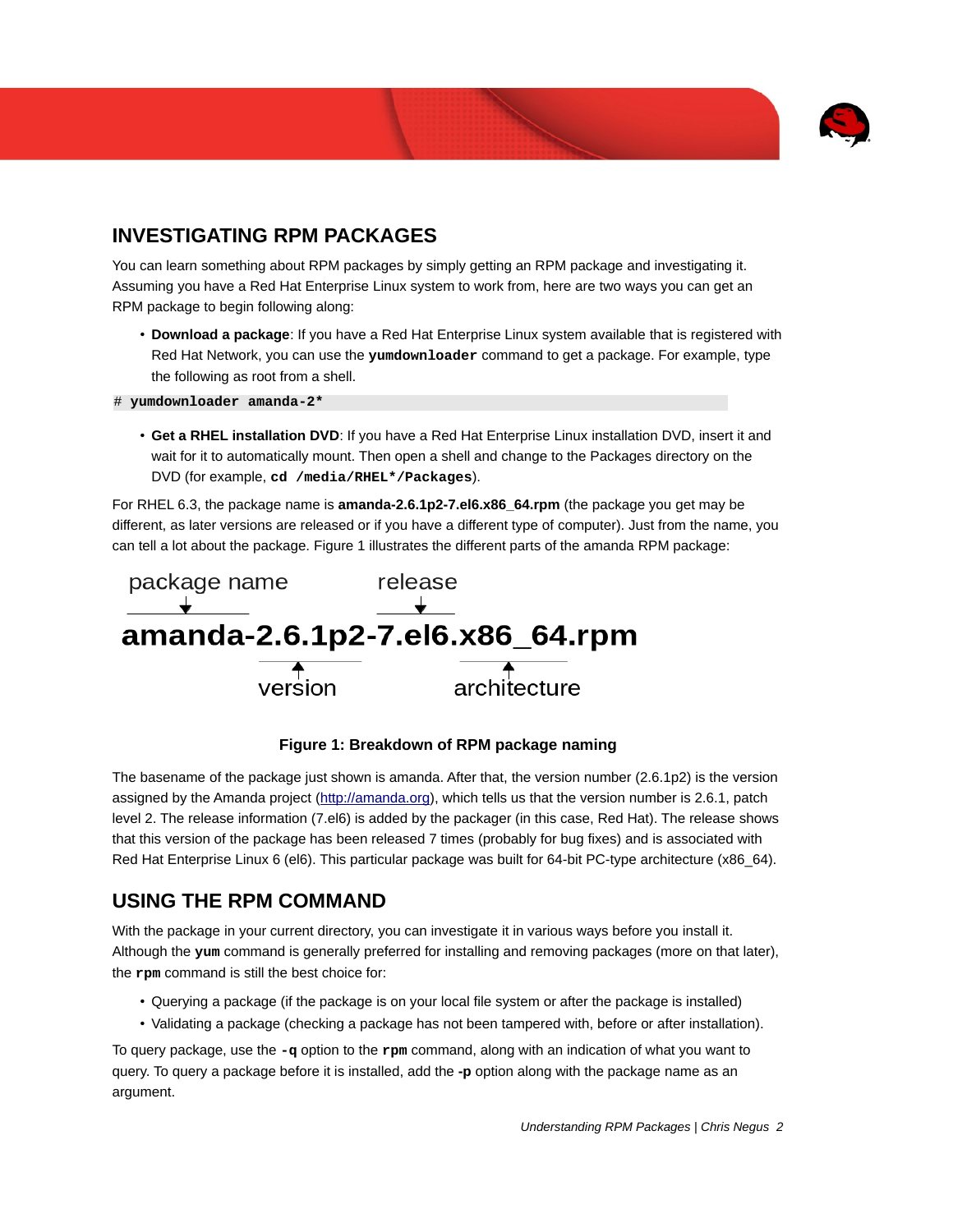

To see information about the amanda package in your current directory, add the **-i** option to the **rpm -qp** command line as follows:

```
# rpm -qpi amanda-2.6.1p2-7.el6.x86_64.rpm
```
Name : amanda Relocations: (not relocatable) Version : 2.6.1p2 Vendor: Red Hat, Inc. Release : 7.el6 Build Date: Wed 23 Jun 2010 07:39:33 AM EDT Build Host: x86-007.build.bos.redhat.com Group : Applications/System Source RPM: amanda-2.6.1p2-7.el6.src.rpm Size : 1816241 License: BSD and LGPLv2 and GPLv3+ and GPLv2 Signature: RSA/8, Mon 16 Aug 2010 11:21:56 AM EDT, Key ID 199e2f91fd431d51 Packager : Red Hat, Inc. <http://bugzilla.redhat.com/bugzilla> : http://www.amanda.org Summary : A network-capable tape backup solution Description : AMANDA, the Advanced Maryland Automatic Network Disk Archiver, is a backup system that allows the administrator of a LAN to set up a single master backup server to back up multiple hosts to one or more tape drives or disk files. AMANDA uses native dump and/or GNU tar facilities and can back up a large number of workstations running multiple versions of Unix. Newer versions of AMANDA (including this version) can use SAMBA to back up Microsoft(TM) Windows95/NT hosts.

The amanda package contains the core AMANDA programs and will need to be installed on both AMANDA clients and AMANDA servers. Note that you will have to install the amanda-client and/or amanda-server packages as well.

You can read the Summary and Description to see what the package is used for. The URL identifies the web site for the project (http://www.amanda.org). You can also see who created the RPM from this software (Red Hat), as well as when and where the software was built. The Signature line shows that the package was signed. This means that, if you have the public key associated with the private key used to sign the RPM, you can check whether or not the package has been tampered with.

Now that you know basically what the package is for, use the following command to see what files the package contains. First try the **-l** option to list the files the package contains:

```
# rpm -qpl amanda-2.6.1p2-7.el6.x86_64.rpm
/etc/amanda 
/etc/amanda/DailySet1 
/etc/xinetd.d/amanda 
/usr/lib64/amanda 
/usr/lib64/amanda/amanda-sh-lib.sh 
/usr/lib64/amanda/chg-glue 
...
```
The listing of files is shortened to save space. The full output shows that the package contains configuration files, scripts use with amanda, and documentation. You can list some of that information separately. Here's how to list configuration files in the amanda package:

```
# rpm -qpc amanda-2.6.1p2-7.el6.x86_64.rpm 
/etc/xinetd.d/amanda 
/var/lib/amanda/.amandahosts
```
To see documentation in the amanda package, type the following:

*Understanding RPM Packages | Chris Negus 3*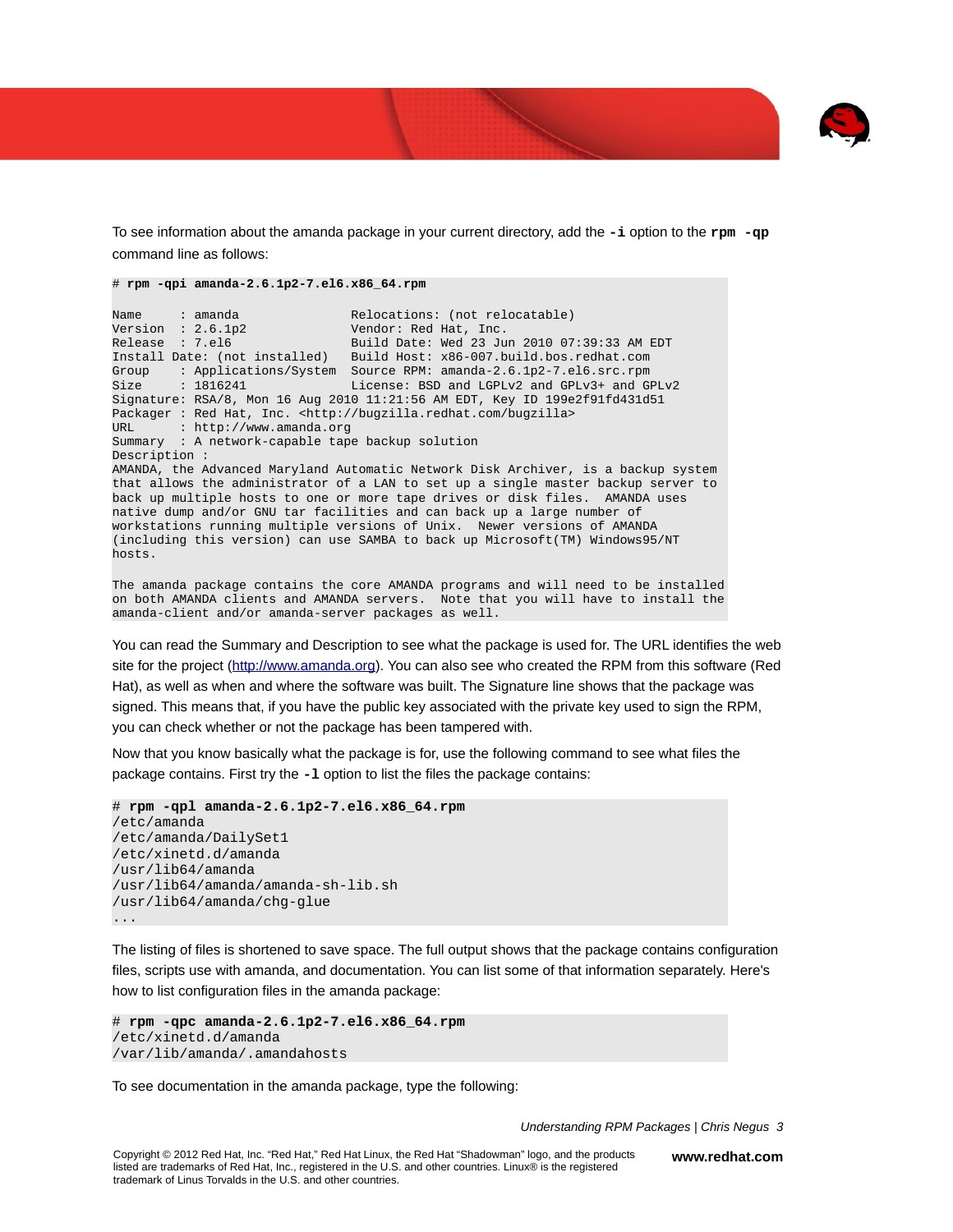```
# rpm -qpd amanda-2.6.1p2-7.el6.x86_64.rpm
/usr/share/doc/amanda-2.6.1p2/COPYRIGHT 
/usr/share/doc/amanda-2.6.1p2/NEWS |
/usr/share/doc/amanda-2.6.1p2/README 
/usr/share/doc/amanda-2.6.1p2/README-rpm 
/usr/share/man/man5/amanda-archive-format.5.gz 
/usr/share/man/man5/amanda.conf.5.gz 
/usr/share/man/man7/amanda-auth.7.gz 
/usr/share/man/man7/amanda-scripts.7.gz 
/usr/share/man/man8/amarchiver.8.gz 
/usr/share/man/man8/amrestore.8.gz
```
To see changes and bug fixes associated with the package, type the following:

```
# rpm -qp --changelog amanda-2.6.1p2-7.el6.x86_64.rpm
 Wed Jun 23 2010 Jan Görig <jgorig@redhat.com> 2.6.1p2-7
 added amoldrecover description to amrecover man page
 - Resolves: #593775 
* Fri May 28 2010 Jan Görig <jgorig@redhat.com> 2.6.1p2-6 
 removed non existing -k option from amfetchdump help
 - Resolves: #596050
```
One thing you can do with the **rpm** command is check that the package itself is valid and not corrupted. Because amanda is part of the base Red Hat Enterprise Linux system, the package is signed and can be checked against a public key that should already be imported on your system. (For packages that you get from other organizations, you might need to import additional keys to check the validity of packages.)

The following command shows how to validate the amanda package (assuming the public key for the key used to sign the package has been imported and the amanda package is in your current directory):

# **rpm -qp --checksig amanda-2.6.1p2-7.el6.x86\_64.rpm** amanda-2.6.1p2-7.el6.x86\_64.rpm: rsa sha1 (md5) pgp md5 OK

From the **rpm** output, you can see the package listed as OK. I modified the package file (without modifying the payload) and ran the command again. As you can see below, the package is NOT OK as it now stands:

# **rpm -qp --checksig amanda-2.6.1p2-7.el6.x86\_64.rpm** amanda-2.6.1p2-7.el6.x86\_64.rpm: rsa sha1 (MD5) PGP MD5 NOT OK

In most cases, you should install packages using the **yum** command (as described later). However, in cases where you have an RPM package available on your local system and there are not any components missing on the system the package needs to work, you can use **rpm** to install the package. For example:

| # rpm -ihv amanda-2.6.1p2-7.el6.x86 64.rpm |  |  |
|--------------------------------------------|--|--|
| Preparing                                  |  |  |
| 1:amanda                                   |  |  |

When you install an RPM package, the **rpm** command:

- Places the files the package contains into the proper locations in the file system.
- Stores the package's metadata in the local RPM database.
- In some cases, runs scripts to further configure the package.

*Understanding RPM Packages | Chris Negus 4*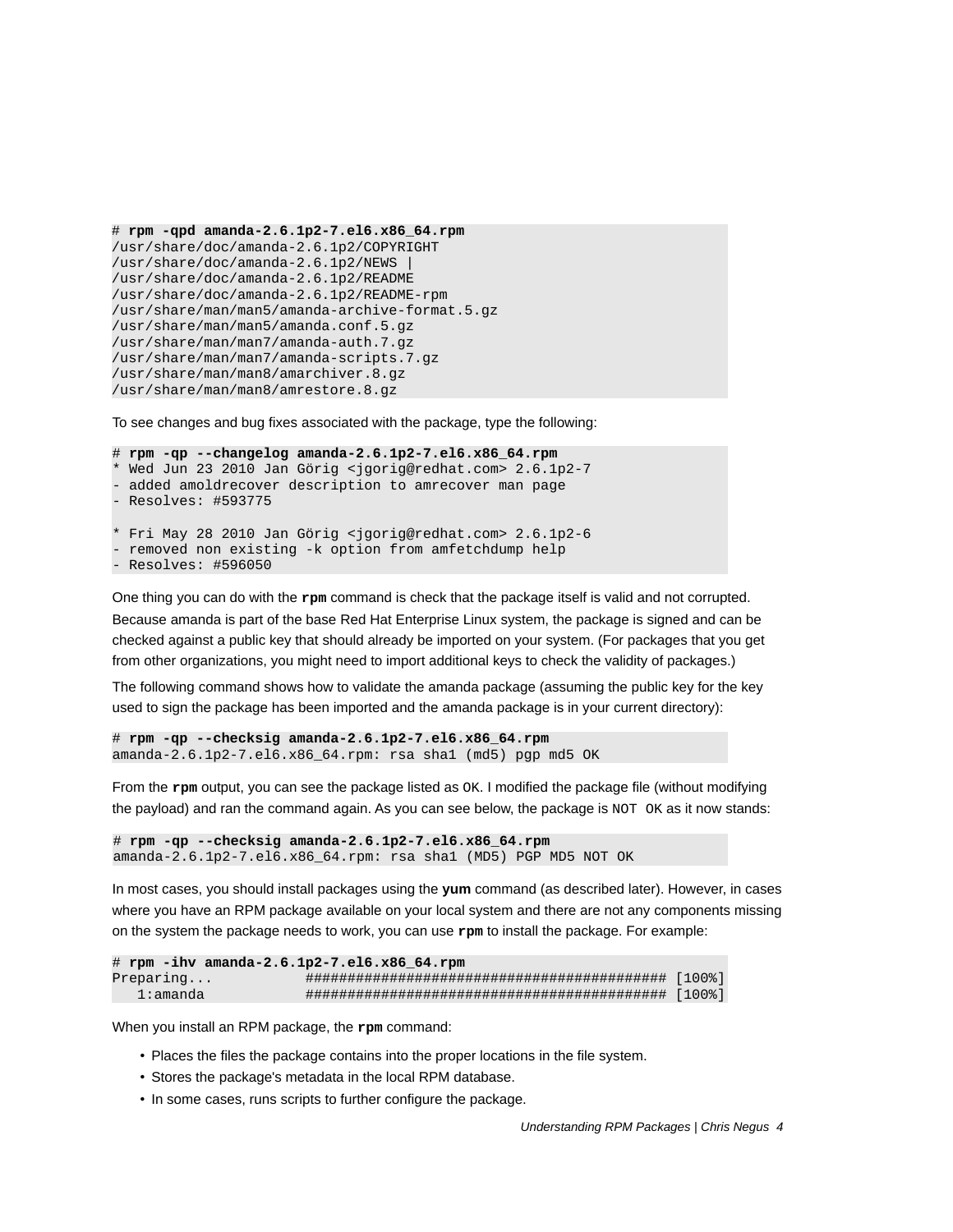After the package is installed, you can query information about the package from the local RPM database, instead of from the package itself. To do this, you can drop the **-p** option from the query commands shown earlier and use the package's basename. Here are some examples:

```
# rpm -qi amanda Query local RPM db for amanda information
# rpm -ql amanda Query local RPM db for all amanda files
# rpm -qc amanda Query local RPM db for amanda config files
                           # rpm -qd amanda Query local RPM db for amanda doc files
# rpm -q --changelog amanda Query local RPM db for amanda changes
```
If you are done with the amanda package, you can remove it using the **rpm -e** command:

#### # **rpm -e amanda**

To learn more about RPM Package Management and the rpm command, refer to Appendix B of the Red Hat Enterprise Linux Deployment Guide:

#### **https://access.redhat.com/knowledge/docs/en-US/Red\_Hat\_Enterprise\_Linux/6/htmlsingle/Deployment\_Guide/index.html#ch-RPM**

While the **rpm** command is good for learning about RPM packages, the **yum** command (and related tools) is usually the better command for installing packages.

#### **USING THE YUM COMMAND**

The YUM facility was created because there were some things that the **rpm** command alone didn't do very well. In particular, although each RPM package stored a list of components it depended on, there was no way for the **rpm** command to satisfy those dependencies automatically. You had to hunt down each dependent package yourself and make sure you had them all available in a local directory before you could install the package you wanted. YUM changed that by:

- **Making package dependencies the responsibilities of the software packagers.** When Red Hat or another RPM-based Linux distribution created a set of RPM packages, they would store those packages in a software repository that was accessible on the network. The developers would make sure that all packages needed by other packages in the repository were in that repository as well. When someone used the **yum** command to ask to install a package, **yum** would download that package from the repository, along with any dependent packages needed to make the requested package work. Then all the necessary packages could be installed together.
- **Making package upgrades easier.** As new versions of a package are available, developers can place them in the YUM repository. PackageKit or other software services on your Red Hat Enterprise Linux system can be configured to check to see if new versions of packages you have installed are available.

When you register your system with Red Hat Network, YUM repositories associated with the base Red Hat Enterprise Linux system are enabled, along those associated with any additional software channels you have added. Once that is done, you simply use the **yum** command to add packages, remove packages, or query the repositories in various ways.

As an example of using the **yum** command, try installing the amanda-client package, as shown in the following example: